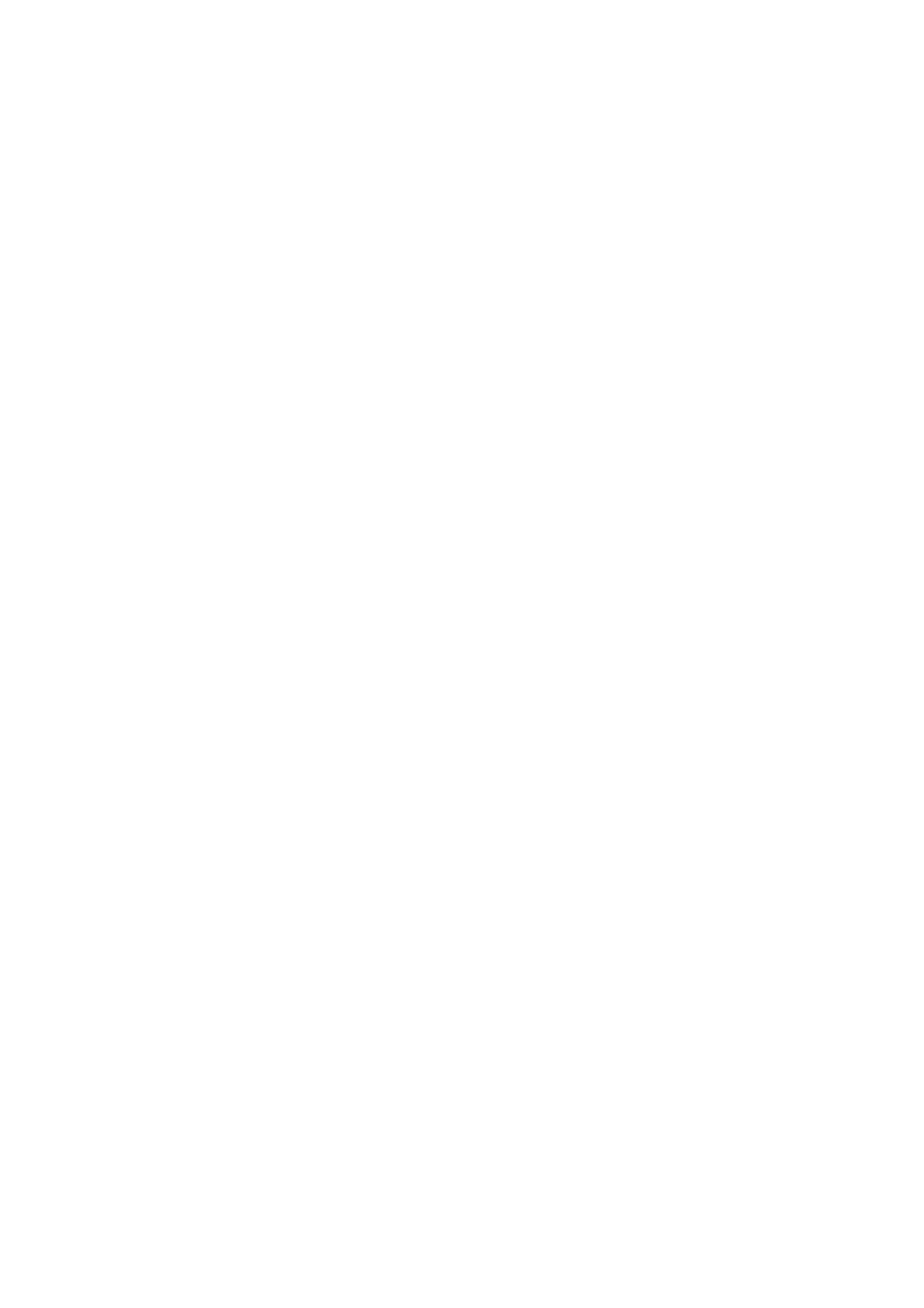<span id="page-2-0"></span>

| <b>Total</b>           |                |                     | Non-Bahraini الجملة    |                 |                    | Bahraini   غیر بحرینی  |                 | بحريفى             |                                |
|------------------------|----------------|---------------------|------------------------|-----------------|--------------------|------------------------|-----------------|--------------------|--------------------------------|
| الجملة<br><b>Total</b> | أنشى<br>Female | أنكر<br><b>Male</b> | الجملة<br><b>Total</b> | أننسى<br>Female | نكر<br><b>Male</b> | الجملة<br><b>Total</b> | أننسى<br>Female | نكر<br><b>Male</b> | فئات السن<br><b>Age Groups</b> |
| 60,385                 | 29,431         | 30,954              | 12,064                 | 5,815           | 6,249              | 48,321                 | 23,616          | 24,705             | $0 - 4$                        |
| 62,150                 | 30,682         | 31,468              | 11,425                 | 5,623           | 5,802              | 50,725                 | 25.059          | 25,666             | $5-9$                          |
| 58,834                 | 28,520         | 30,314              | 9,674                  | 4,641           | 5,033              | 49,160                 | 23,879          | 25,281             | $10 - 14$                      |
| 50,995                 | 24,663         | 26,332              | 6,755                  | 3,152           | 3,603              | 44,240                 | 21,511          | 22,729             | $15-19$                        |
| 58,675                 | 26,512         | 32,163              | 20,317                 | 7,835           | 12,482             | 38,358                 | 18,677          | 19,681             | $20 - 24$                      |
| 69,375                 | 26,546         | 42,829              | 39,115                 | 11,589          | 27,526             | 30,260                 | 14,957          | 15,303             | 25-29                          |
| 72,289                 | 27,524         | 44,765              | 43,712                 | 12,889          | 30,823             | 28,577                 | 14,635          | 13,942             | 30-34                          |
| 65,415                 | 25,494         | 39,921              | 36,078                 | 10,196          | 25,882             | 29,337                 | 15,298          | 14,039             | 35-39                          |
| 55,258                 | 19,823         | 35,435              | 30,506                 | 6,887           | 23,619             | 24,752                 | 12,936          | 11,816             | $40 - 44$                      |
| 37,777                 | 12,766         | 25,011              | 19,395                 | 3,873           | 15,522             | 18,382                 | 8,893           | 9,489              | 45-49                          |
| 21,331                 | 7,237          | 14,094              | 9,290                  | 1,769           | 7,521              | 12,041                 | 5,468           | 6,573              | 50-54                          |
| 12,256                 | 5,119          | 7,137               | 3,700                  | 761             | 2,939              | 8,556                  | 4,358           | 4,198              | 55-59                          |
| 9,501                  | 4,564          | 4,937               | 1,507                  | 392             | 1,115              | 7,994                  | 4,172           | 3,822              | 60-64                          |
| 6,401                  | 3,248          | 3,153               | 669                    | 221             | 448                | 5,732                  | 3,027           | 2,705              | 65-69                          |
| 4,879                  | 2,383          | 2,496               | 400                    | 124             | 276                | 4,479                  | 2,259           | 2,220              | 70-74                          |
| 2,664                  | 1,287          | 1,377               | 156                    | 73              | 83                 | 2,508                  | 1,214           | 1,294              | 75-79                          |
| 1,476                  | 681            | 795                 | 99                     | 41              | 58                 | 1,377                  | 640             | 737                | 80-84                          |
| 598                    | 296            | 302                 | 49                     | 19              | 30                 | 549                    | 277             | 272                | 85-89                          |
| 345                    | 179            | 166                 | 26                     | 11              | 15                 | 319                    | 168             | 151                | $90+$                          |
| 650,604                | 276,955        | 373,649             | 244,937                | 75,911          | 169,026            | 405,667                | 201,044         | 204,623            | الجملة<br>Total                |

*Population based on Census - April 2001 <sup>2001</sup>* إبريل - السكان تعداد مصدر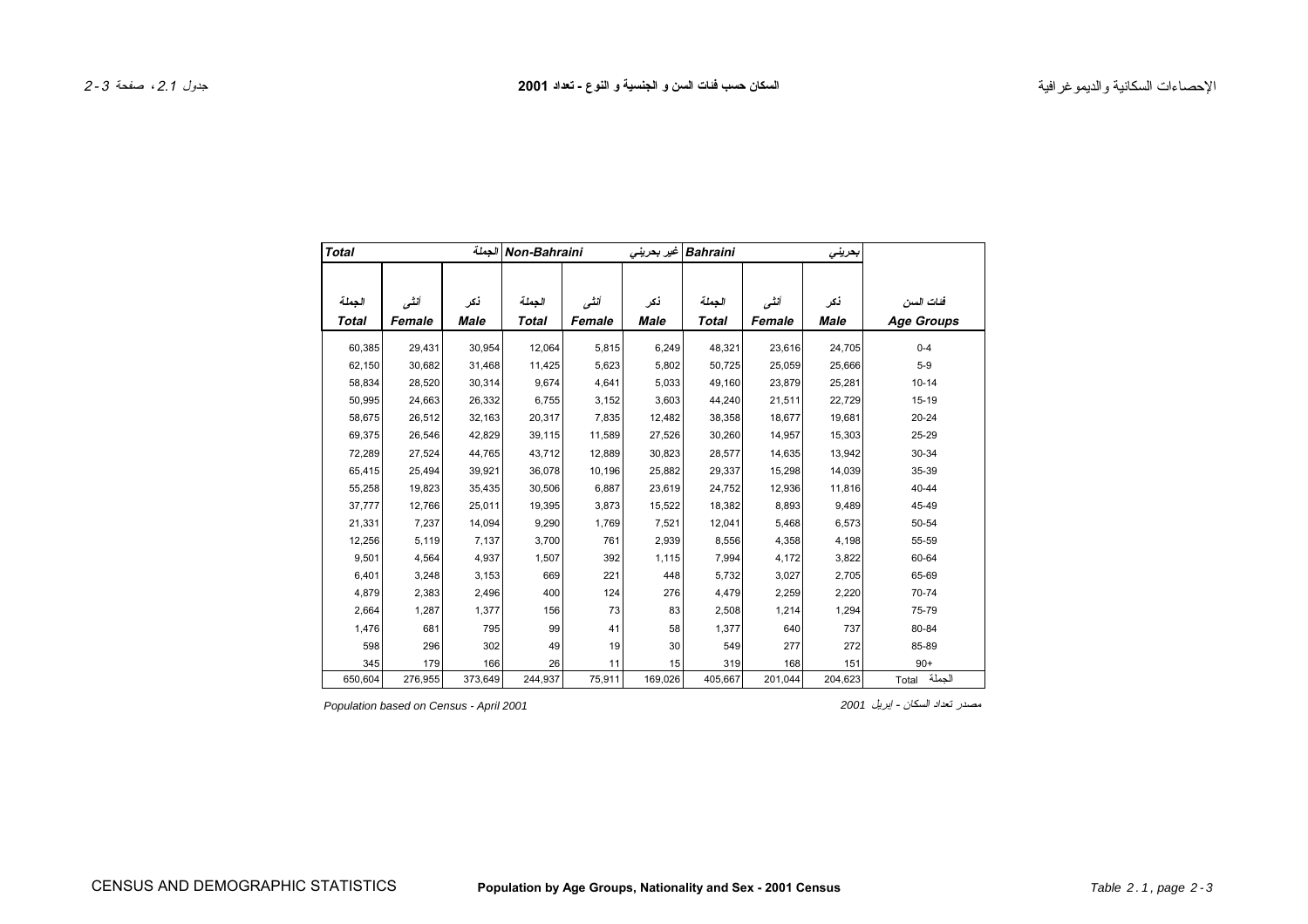<span id="page-3-0"></span>

| <b>Total</b>           |                 |             | الحملة Non-Bahraini    |                 |             | Bahraini  غير بحريني   |                 | بعرينى             |                                      |
|------------------------|-----------------|-------------|------------------------|-----------------|-------------|------------------------|-----------------|--------------------|--------------------------------------|
| الجملة<br><b>Total</b> | أننسى<br>Female | نكر<br>Male | الجملة<br><b>Total</b> | أننسى<br>Female | نكر<br>Male | الجملة<br><b>Total</b> | أننسى<br>Female | نكر<br><b>Male</b> | سنوات التعداد<br><b>Census Years</b> |
| 89,970                 | 41,703          | 48,267      | 15,930                 | $\cdots$        | $\cdots$    | 74,040                 | $\cdots$        |                    | 1941                                 |
| 109,650                | 51,049          | 58,601      | 18,471                 | $\cdots$        | $\cdots$    | 91,179                 | $\cdots$        | $\cdots$           | 1950                                 |
| 143,135                | 65,513          | 77,622      | 24,401                 | 6,692           | 17,709      | 118,734                | 58,821          | 59,913             | 1959                                 |
| 182,203                | 82,819          | 99,384      | 38,389                 | 11,373          | 27,016      | 143,814                | 71,446          | 72,368             | 1965                                 |
| 216,078                | 99,764          | 116,314     | 37,885                 | 11,343          | 26,542      | 178,193                | 88,421          | 89,772             | 1971                                 |
| 350,798                | 146,005         | 204.793     | 112,378                | 27,509          | 84,869      | 238,420                | 118.496         | 119,924            | 1981                                 |
| 508,037                | 213,691         | 294,346     | 184,732                | 53,839          | 130,893     | 323,305                | 159,852         | 163,453            | 1991                                 |
| 650,604                | 276,955         | 373,649     | 244,937                | 75,911          | 169,026     | 405,667                | 201.044         | 204,623            | 2001                                 |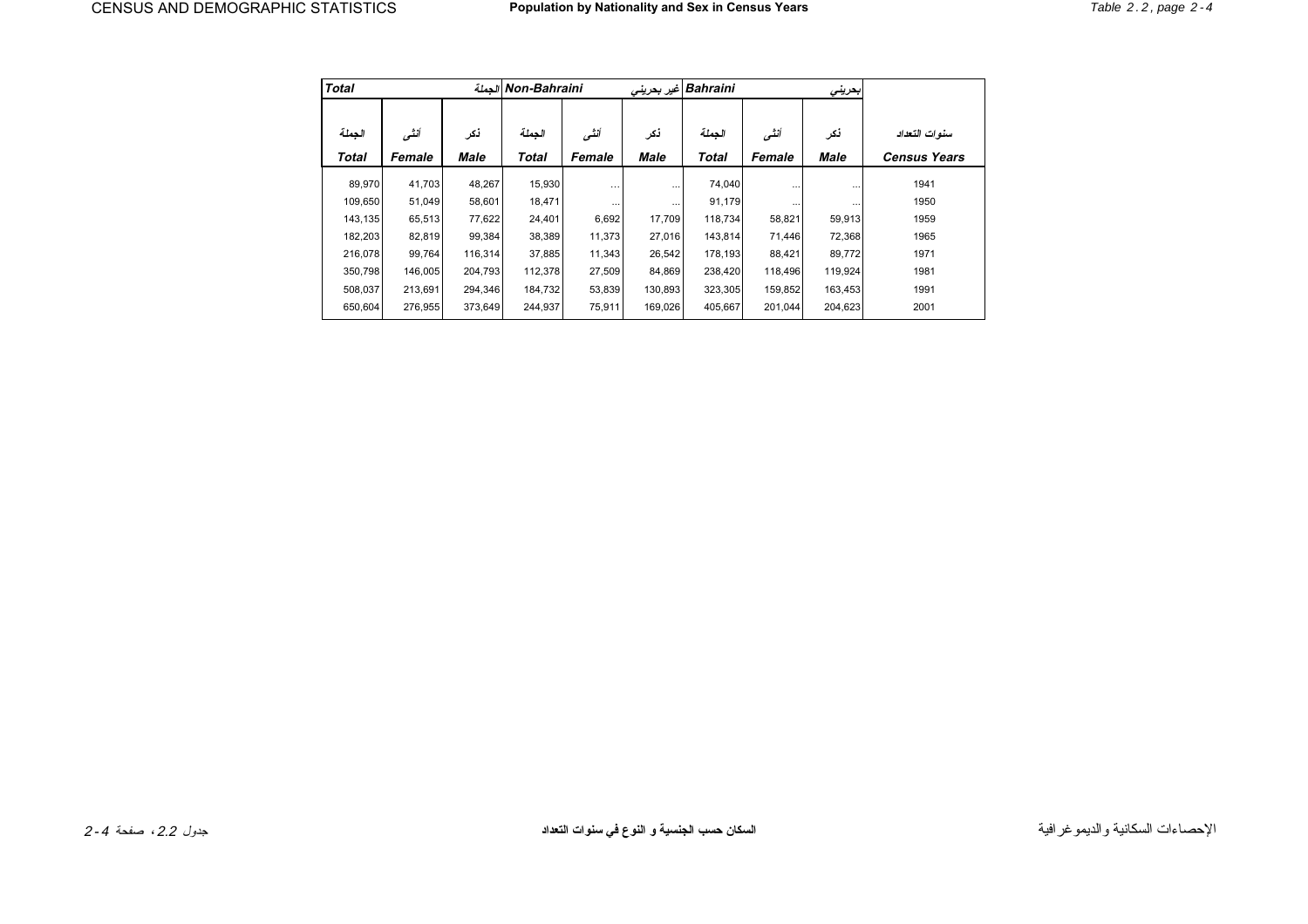<span id="page-4-0"></span>

**السكان حسب الجنسية في سنوات التعداد Population By Nationality in Census Years**

 $Refer: Table 2.2$ 

مرجع: جدول *2.2*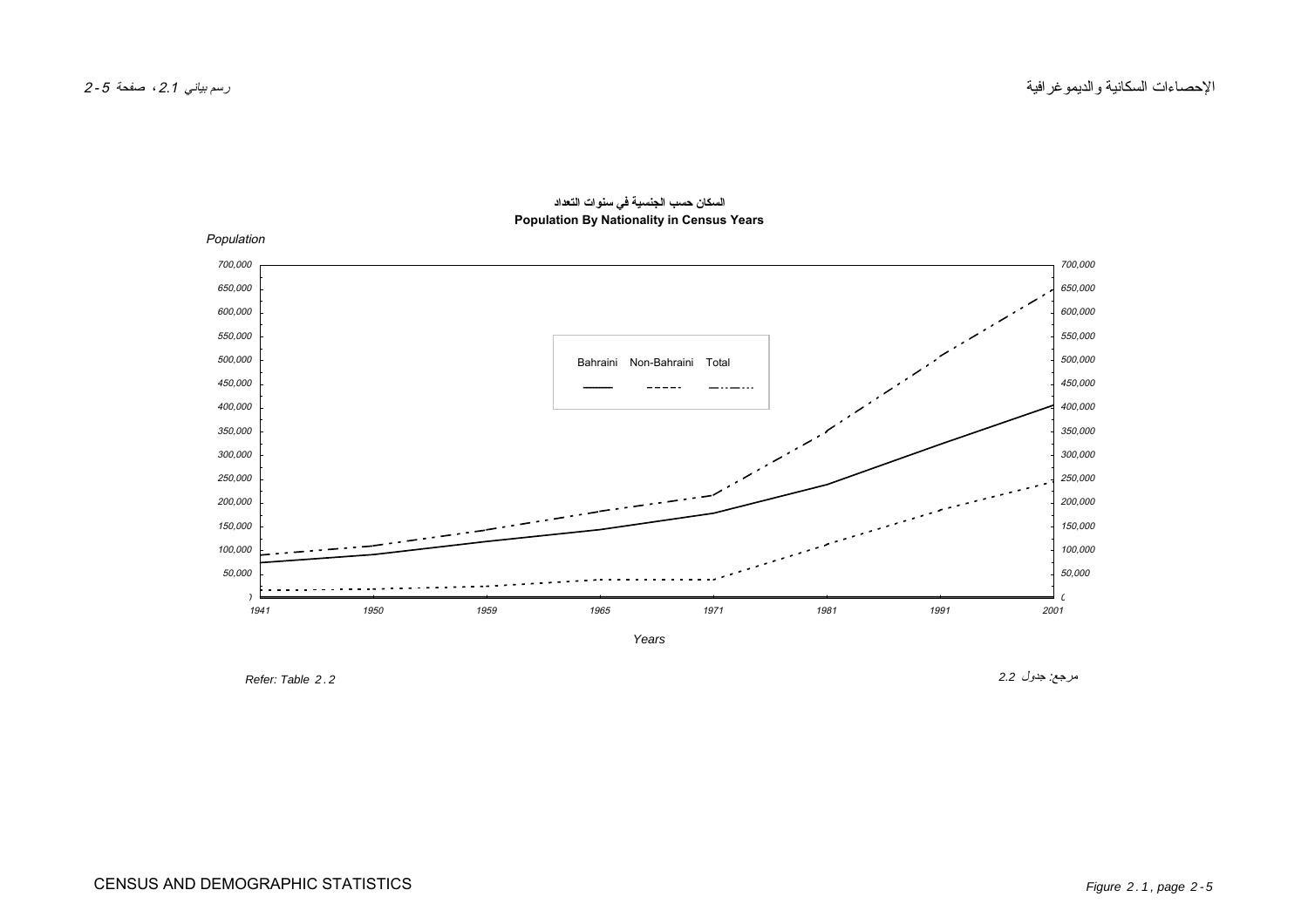<span id="page-5-0"></span>

|                                  | الجملة       |         | غیر بحرینی   |        | بحريني          |              |                |        |                      |
|----------------------------------|--------------|---------|--------------|--------|-----------------|--------------|----------------|--------|----------------------|
|                                  | <b>Total</b> |         | Non-Bahraini |        | <b>Bahraini</b> |              |                |        |                      |
|                                  |              | العدد   |              | العدد  |                 | العدد        | النوع          |        |                      |
| <b>Highest Educational Level</b> | %            | No.     | %            | No.    | %               | No.          | <b>Sex</b>     |        | أعلى مؤهل علمي       |
|                                  | 11.4         | 32.153  | 14.8         | 22,469 | 7.5             | 9.684 Male   |                | نكر    |                      |
| Illiterate / Read Only           | 16.4         | 30,965  | 15.2         | 9,080  | 17.0            |              | 21,885 Female  | أنثى   | أمي يقرأ فقط         |
|                                  | 13.5         | 63,118  | 14.9         | 31,549 | 12.3            | 31,569 Total |                | الجملة |                      |
|                                  |              |         |              |        |                 |              |                |        |                      |
|                                  | 10.5         | 29,604  | 14.3         | 21,710 | 6.1             | 7,894 Male   |                | ذكر    |                      |
| Read & Write                     | 10.7         | 20,086  | 19.1         | 11,409 | 6.8             |              | 8,677 Female   | أنثى   | يقرأ ويكتب           |
|                                  | 10.6         | 49,690  | 15.6         | 33,119 | 6.4             | 16,571 Total |                | الجملة |                      |
|                                  |              |         |              |        |                 |              |                |        |                      |
|                                  | 12.1         | 33,945  | 10.1         | 15,394 | 14.4            | 18,551 Male  |                | ذكر    |                      |
| Primary Certificate              | 9.6          | 18,019  | 8.2          | 4,910  | 10.2            |              | 13,109 Female  | أنثى   | ابتدائى              |
|                                  | 11.1         | 51,964  | 9.6          | 20,304 | 12.3            | 31,660 Total |                | الجملة |                      |
|                                  |              |         |              |        |                 |              |                |        |                      |
|                                  | 16.5         | 46,300  | 12.4         | 18,891 | 21.3            | 27,409 Male  |                | ذكر    |                      |
| Preparatory Certificate          | 15.1         | 28,432  | 10.6         | 6,365  | 17.2            |              | 22,067 Female  | أنثى   | اعدادى               |
|                                  | 15.9         | 74,732  | 11.9         | 25,256 | 19.2            | 49,476 Total |                | الجملة |                      |
|                                  | 3.3          | 9,367   | 3.8          | 5,737  | 2.8             | 3,630 Male   |                | نكر    |                      |
| Above Preparatory                | 2.3          | 4,369   | 2.9          | 1,744  | 2.0             |              | $2,625$ Female | أنثى   | فوق الاعدادي         |
|                                  |              |         |              |        |                 | 6,255 Total  |                | الجملة |                      |
|                                  | 2.9          | 13,736  | 3.5          | 7,481  | 2.4             |              |                |        |                      |
|                                  | 24.8         | 69,790  | 17.5         | 26,558 | 33.5            | 43,232 Male  |                | نكر    |                      |
| Secondary Certificate            | 28.7         | 54,142  | 20.0         | 11,965 | 32.8            |              | 42,177 Female  | أنثى   | اڻانو <i>ي</i>       |
|                                  | 26.4         | 123,932 | 18.2         | 38,523 | 33.2            | 85,409 Total |                | الجملة |                      |
|                                  |              |         |              |        |                 |              |                |        |                      |
|                                  | 3.9          | 10,848  | 3.5          | 5,298  | 4.3             | 5,550 Male   |                | ذكر    |                      |
| Above Secondary / Diploma        | 5.2          | 9,843   | 6.1          | 3,644  | 4.8             |              | $6,199$ Female | أنثى   | فوق الثانوي / دبلوما |
|                                  | 4.4          | 20,691  | 4.2          | 8,942  | 4.6             | 11,749 Total |                | الجملة |                      |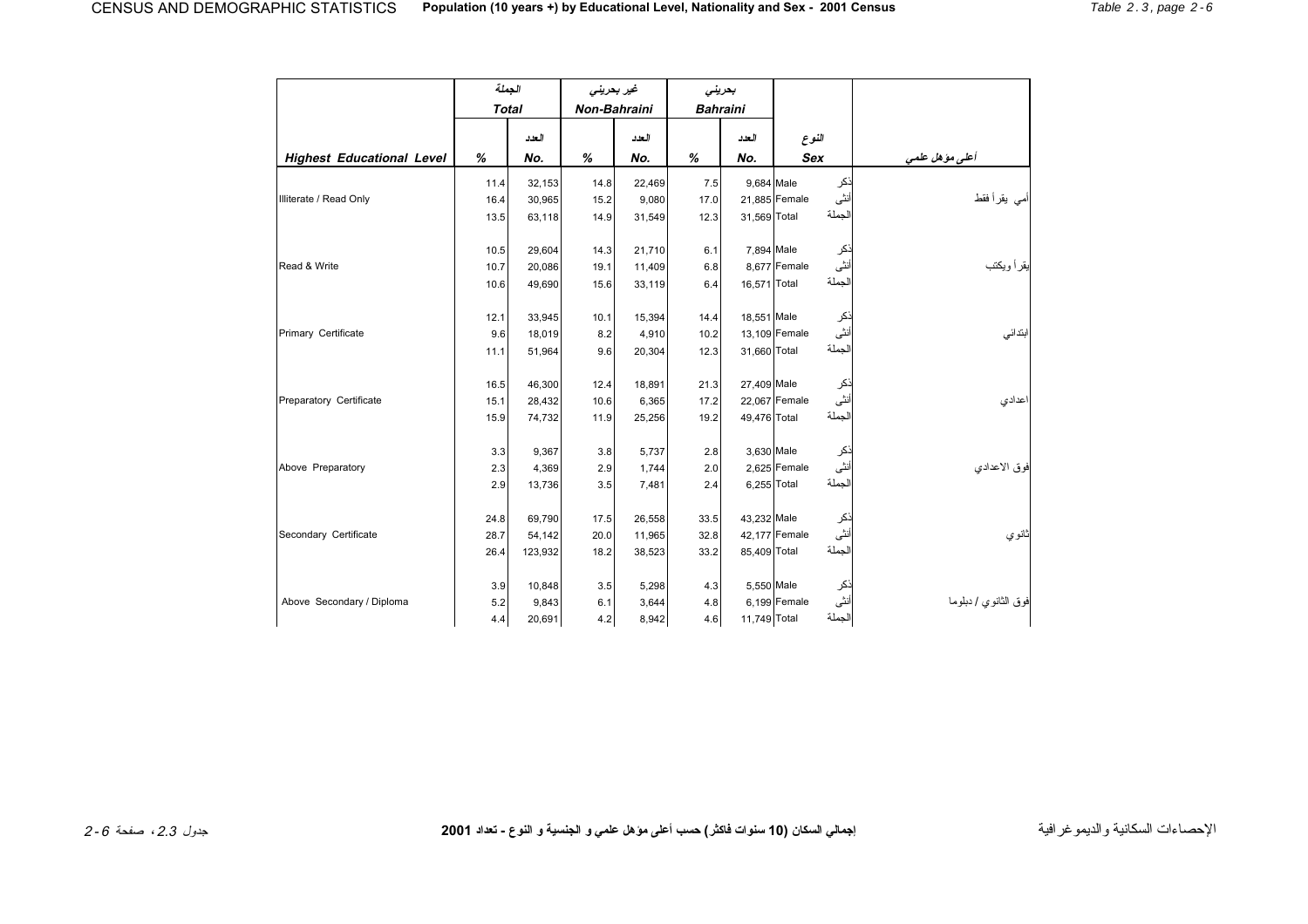|                                  | الجملة       |         | غير بحريني          |         | بحريني |                 |                |        |                     |
|----------------------------------|--------------|---------|---------------------|---------|--------|-----------------|----------------|--------|---------------------|
|                                  | <b>Total</b> |         | <b>Non-Bahraini</b> |         |        | <b>Bahraini</b> |                |        |                     |
|                                  |              | العدد   |                     | العدد   |        | العدد           | النوع          |        |                     |
| <b>Highest Educational Level</b> | %            | No.     | %                   | No.     | %      | No.             | <b>Sex</b>     |        | أعلى مؤهل علمى      |
|                                  | 6.2          | 17,304  | 6.1                 | 9,255   | 6.2    | 8,049 Male      |                | ذكر    |                     |
| High Diploma                     | 7.7          | 14,456  | 9.8                 | 5,836   | 6.7    |                 | 8,620 Female   | أنثى   | دبلوم عالمي         |
|                                  | 6.8          | 31,760  | 7.1                 | 15,091  | 6.5    | 16,669 Total    |                | الجملة |                     |
|                                  |              |         |                     |         |        |                 |                |        |                     |
|                                  | 1.9          | 5,477   | 1.7                 | 2,586   | 2.2    | 2,891 Male      |                | ذكر    |                     |
| B.Sc. or B.A.                    | 2.1          | 3,883   | 2.5                 | 1,520   | 1.8    |                 | $2,363$ Female | أنثى   | بكالوريوس أو ليسانس |
|                                  | 2.0          | 9,360   | 1.9                 | 4,106   | 2.0    | 5,254 Total     |                | الجملة |                     |
|                                  |              |         |                     |         |        |                 |                |        |                     |
|                                  | 1.2          | 3,487   | 1.3                 | 1,905   | 1.2    | 1,582 Male      |                | ذكر    |                     |
| <b>Masters Degree</b>            | 0.8          | 1,521   | 1.6                 | 946     | 0.4    |                 | 575 Female     | أنثى   | ماجستير             |
|                                  | 1.1          | 5,008   | 1.3                 | 2,851   | 0.8    | $2,157$ Total   |                | الجملة |                     |
|                                  |              |         |                     |         |        |                 |                |        |                     |
|                                  | 0.3          | 898     | 0.3                 | 408     | 0.4    |                 | 490 Male       | ذكر    |                     |
| Doctorate Degree                 | 0.2          | 321     | 0.2                 | 131     | 0.1    |                 | 190 Female     | أنثى   | لنكتوراه            |
|                                  | 0.3          | 1,219   | 0.3                 | 539     | 0.3    |                 | 680 Total      | الجملة |                     |
|                                  | 7.7          | 21,740  | 14.3                | 21,731  | 0.01   |                 | 9 Male         | نكر    |                     |
| Undetermined                     | 1.2          | 2,285   | 3.8                 | 2,282   | 0.00   |                 | 3 Female       | أنثى   | غير مبين            |
|                                  | 5.1          | 24,025  | 11.3                | 24,013  | 0.00   |                 | 12 Total       | الجملة |                     |
|                                  | 59.9         | 280,913 | 71.7                | 151,942 | 50.1   | 128,971 Male    |                | نكر    |                     |
| Total                            | 40.1         | 188,322 | 28.3                | 59,832  | 49.9   | 128,490 Female  |                | أنثى   | الجملة              |
|                                  | 100          | 469,235 | 100                 | 211,774 | 100    | 257,461 Total   |                | الجملة |                     |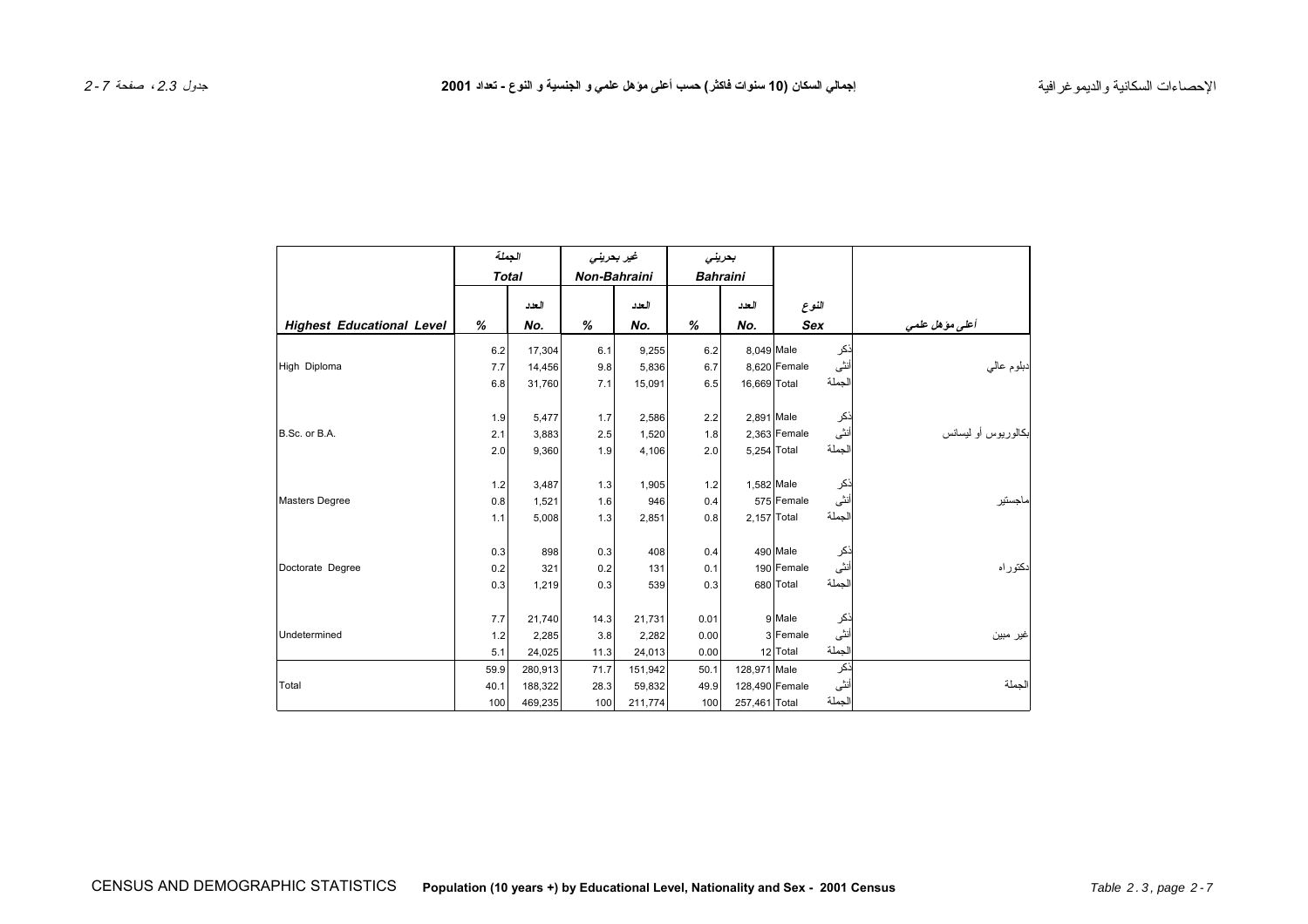<span id="page-7-0"></span>

|               | <b>Total</b> |         |         | Non-Bahraini الجملة |        |         | Bahraini   غير بحريني |         | بحريني  |                  |
|---------------|--------------|---------|---------|---------------------|--------|---------|-----------------------|---------|---------|------------------|
|               |              |         |         |                     |        |         |                       |         |         |                  |
|               | الجملة       | أننسى   | نكر     | الجملة              | أننسى  | نكر     | الجملة                | أننسى   | نكر     |                  |
| <b>Region</b> | Total        | Female  | Male    | <b>Total</b>        | Female | Male    | Total                 | Female  | Male    | المنطقة          |
| Hidd          | 11,637       | 4,898   | 6,739   | 3,844               | 1,004  | 2,840   | 7,793                 | 3,894   | 3,899   | الحد             |
| Muharraq      | 91,939       | 41,443  | 50,496  | 29,388              | 10,443 | 18,945  | 62,551                | 31,000  | 31,551  | المحرق           |
| Manama        | 153,395      | 55,075  | 98,320  | 107,943             | 32,504 | 75,439  | 45,452                | 22,571  | 22,881  | المنامة          |
| Jidhafs       | 52,450       | 24,558  | 27,892  | 8,396               | 2,499  | 5,897   | 44,054                | 22,059  | 21,995  | جدحفص            |
| Northern      | 43,691       | 20,812  | 22,879  | 12,265              | 5,269  | 6,996   | 31,426                | 15,543  | 15,883  | المنطقة الشمالية |
| Sitra         | 43,910       | 16,869  | 27,041  | 14,273              | 2,105  | 12,168  | 29,637                | 14,764  | 14,873  | سترة             |
| Central       | 49,969       | 20,825  | 29,144  | 15,144              | 3,608  | 11,536  | 34,825                | 17,217  | 17,608  | المنطقة الوسطى   |
| Isa Town      | 36,833       | 18,406  | 18,427  | 5,372               | 2,763  | 2,609   | 31,461                | 15,643  | 15,818  | مدينة عيسى       |
| Riffa         | 79,985       | 33,054  | 46,931  | 37,388              | 12,132 | 25,256  | 42,597                | 20,922  | 21,675  | الرفاع           |
| Western       | 26,149       | 11,676  | 14,473  | 4,724               | 893    | 3,831   | 21,425                | 10,783  | 10,642  | المنطقة الغربية  |
| Eastern       | 3,875        | 872     | 3,003   | 2,434               | 224    | 2,210   | 1,441                 | 648     | 793     | المنطقة الجنوبية |
| Hamad Town    | 52,718       | 26,652  | 26,066  | 3,766               | 2,467  | 1,299   | 48,952                | 24,185  | 24,767  | مدبنة حمد        |
| Abroad        | 4,053        | 1,815   | 2,238   |                     |        |         | 4,053                 | 1,815   | 2,238   | خارج الدولة      |
| Total         | 650,604      | 276,955 | 373,649 | 244,937             | 75,911 | 169,026 | 405,667               | 201,044 | 204,623 | الجملة           |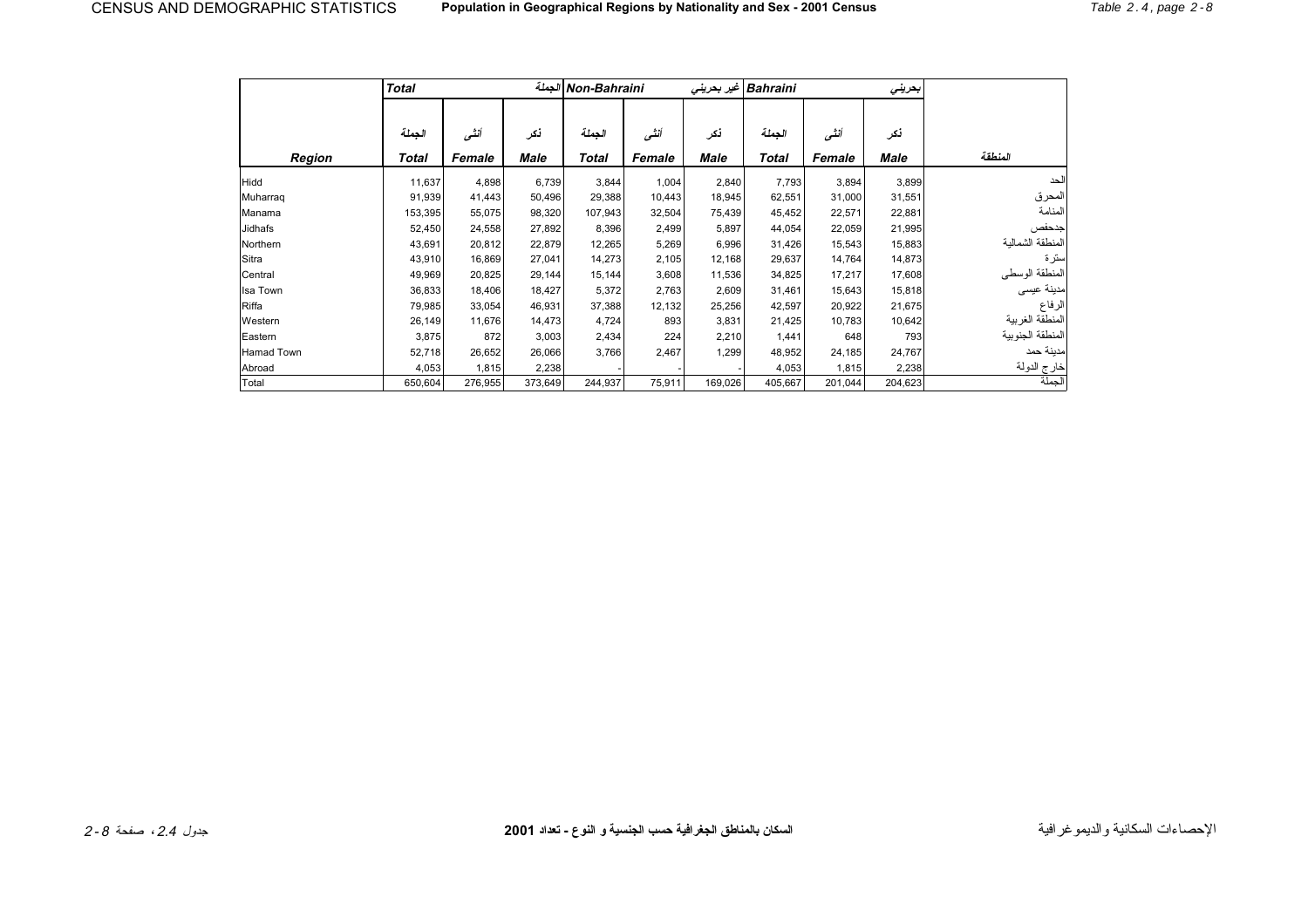┓

<span id="page-8-0"></span> $\Gamma$ 

|              | <b>Type of Disability</b> |         |           |                  |         |        |      | نوع الإعاقة    |                   |
|--------------|---------------------------|---------|-----------|------------------|---------|--------|------|----------------|-------------------|
|              | أخرى                      | صعوبة   | مشلول     | التخلف العقلى    | فاقد    | اصد    | اصد  | كفيف           |                   |
|              |                           | العناية |           | <b>Mentally</b>  | لأحد    | وأبكم  |      |                |                   |
|              |                           | الشخصية |           | Slow/            | أعضائه  |        |      |                |                   |
| الجملة       | <b>Other</b>              | Weak/   | Paralysed | <b>Strange</b>   | Amputee | Deaf & | Deaf | <b>Blind</b>   | فنات السن         |
| <b>Total</b> |                           | Aged    |           | <b>Behaviour</b> |         | Dumb   |      |                | <b>Age Groups</b> |
| 144          | 69                        |         | 25        | 26               | 3       | 13     | 4    | 4              | $0 - 4$           |
| 286          | 102                       |         | 30        | 84               |         | 38     | 18   | $\overline{7}$ | $5 - 9$           |
| 481          | 167                       |         | 47        | 191              | 13      | 27     | 25   | 11             | $10 - 14$         |
| 380          | 111                       |         | 30        | 165              |         | 38     | 15   | 14             | 15-19             |
| 410          | 128                       |         | 29        | 166              | 10      | 45     | 20   | 11             | $20 - 24$         |
| 302          | 114                       |         | 20        | 84               | 17      | 35     | 19   | 12             | 25-29             |
| 259          | 86                        | 2       | 34        | 86               | 10      | 26     | 7    | 8              | 30-34             |
| 314          | 96                        | 12      | 43        | 84               | 14      | 39     | 9    | 17             | 35-39             |
| 233          | 78                        | 14      | 32        | 46               | 18      | 23     | 9    | 13             | 40-44             |
| 172          | 51                        | 17      | 26        | 23               | 14      | 12     | 6    | 23             | 45-49             |
| 140          | 43                        | 11      | 23        | 14               | 12      | 8      |      | 28             | 50-54             |
| 140          | 33                        | 19      | 27        | 6                | 11      | 5      |      | 32             | 55-59             |
| 160          | 36                        | 26      | 38        | 3                | 14      |        | 3    | 39             | 60-64             |
| 808          | 91                        | 210     | 168       | 14               | 53      | 11     | 20   | 241            | $65 +$            |
| 4,229        | 1,205                     | 313     | 572       | 992              | 203     | 321    | 163  | 460            | الجملة<br>Total   |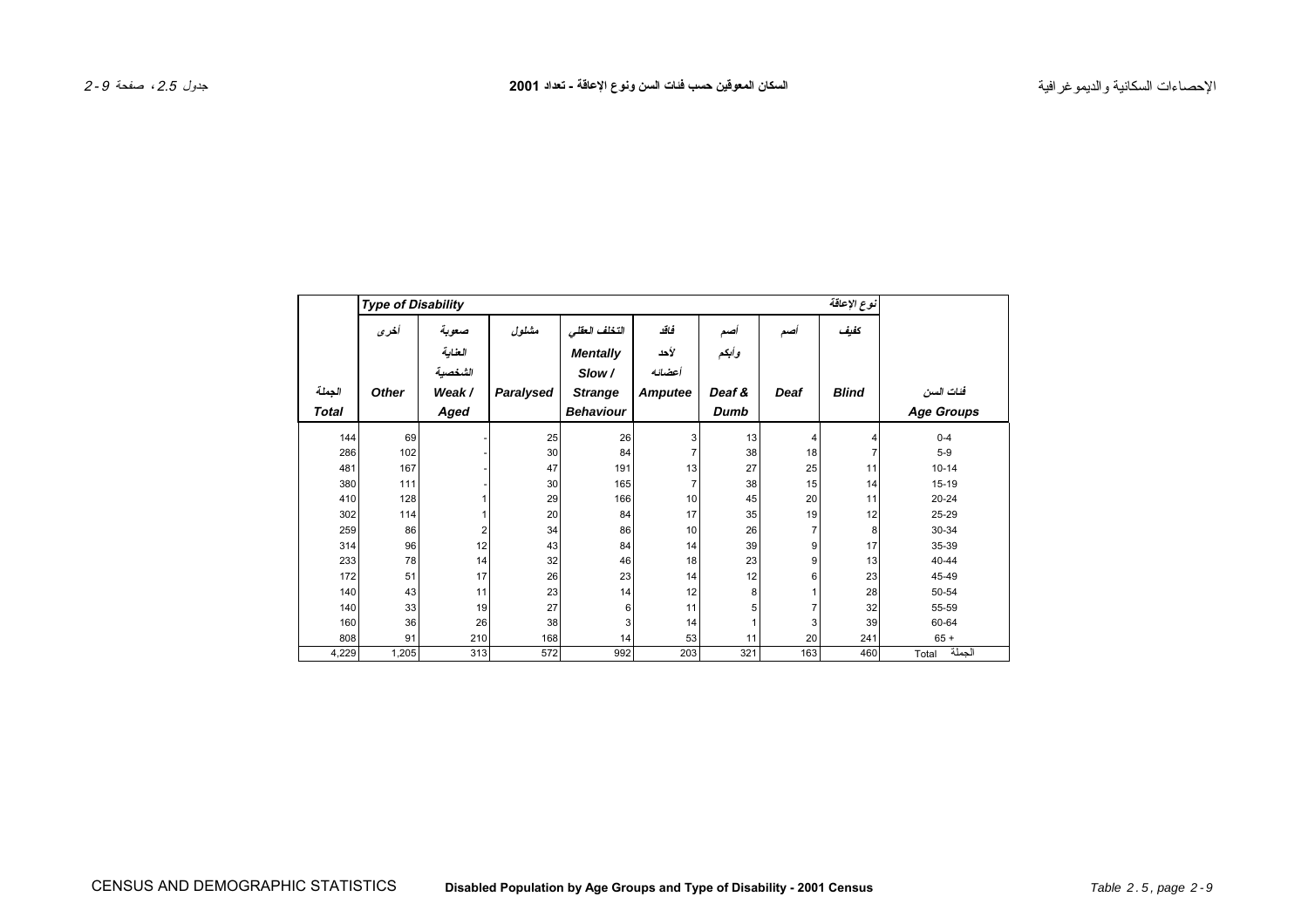<span id="page-9-0"></span>

|                       | الجملة       |         | غير بمرين <i>ي</i>  |         |                 | بمرينى        |                        |                   |
|-----------------------|--------------|---------|---------------------|---------|-----------------|---------------|------------------------|-------------------|
|                       | <b>Total</b> |         | <b>Non-Bahraini</b> |         | <b>Bahraini</b> |               |                        |                   |
|                       |              | العدد   |                     | العدد   |                 | العدد         | النوع                  |                   |
| <b>Smoking Status</b> | %            | No.     | %                   | No.     | %               | No.           | <b>Sex</b>             | الموقف من التدخين |
|                       | 10.0         | 28,219  | 10.0                | 15,240  | 10.1            | 12,979 Male   | نكر                    |                   |
| Less than 1 Packet    | 0.9          | 1,698   | 1.6                 | 936     | 0.6             |               | أنثى<br>762 Female     | أقل من علبة       |
|                       | 6.4          | 29,917  | 7.6                 | 16,176  | 5.3             | 13,741 Total  | الجملة                 |                   |
|                       | 3.4          | 9,553   | 2.2                 | 3,313   | 4.8             |               | نكر<br>6,240 Male      |                   |
| 1-2 Packets           | 0.2          | 397     | 0.4                 | 241     | 0.1             |               | أنثى<br>156 Female     | 2-1 علبة          |
|                       | 2.1          | 9,950   | 1.7                 | 3,554   | 2.5             |               | الجملة<br>6,396 Total  |                   |
|                       | 0.9          | 2,465   | 0.3                 | 457     | 1.6             |               | 2,008 Male<br>نكر      |                   |
| More than 2 Packets   | 0.0          | 71      |                     | 29      |                 |               | أنثى<br>42 Female      | علبتان فأكثر      |
|                       | 0.5          | 2,536   | 0.2                 | 486     | 0.8             |               | الجملة<br>2,050 Total  |                   |
|                       | 0.7          | 1,980   | 0.3                 | 478     | 1.2             |               | ذكر<br>1,502 Male      |                   |
| <b>Other Kinds</b>    | 1.9          | 3,668   | 0.2                 | 131     | 2.8             |               | أنثى<br>3,537 Female   | أنواع أخرى        |
|                       | 1.2          | 5,648   | 0.3                 | 609     | 2.0             |               | الجملة<br>5,039 Total  |                   |
|                       | 11.9         | 33,419  | 21.9                | 33,265  | 0.1             |               | 154 Male<br>ذكر        |                   |
| Unknown               | 1.6          | 3,074   | 5.1                 | 3,042   |                 |               | أنثى<br>32 Female      | لكمية غير مبينة   |
|                       | 7.8          | 36,493  | 17.1                | 36,307  | 0.1             |               | الجملة<br>186 Total    |                   |
|                       | 73.1         | 205,277 | 65.3                | 99,189  | 82.3            | 106,088 Male  | ذكر                    |                   |
| Not Smoking           | 95.3         | 179,414 | 92.7                | 55,453  | 96.5            |               | أنثى<br>123,961 Female | لا يدخن           |
|                       | 82.0         | 384,691 | 73.0                | 154,642 | 89.4            | 230,049 Total | الجملة                 |                   |
|                       | 59.9         | 280,913 | 71.7                | 151,942 | 50.1            | 128,971 Male  | نكر                    |                   |
| Total                 | 40.1         | 188,322 | 28.3                | 59,832  | 49.9            |               | أنثى<br>128,490 Female | الجملة            |
|                       | 100.0        | 469,235 | 100.0               | 211,774 | 100.0           | 257,461 Total | الجملة                 |                   |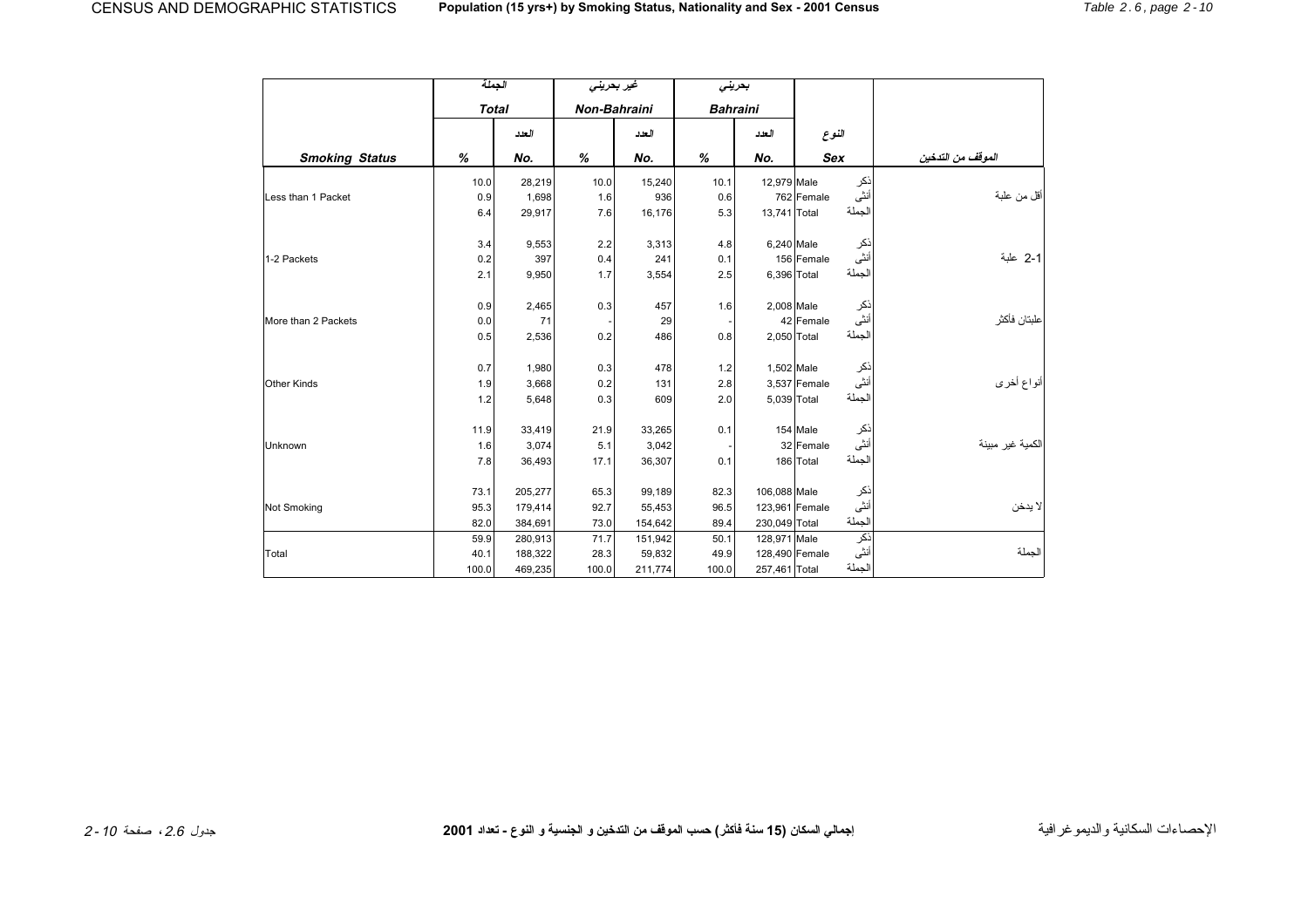<span id="page-10-0"></span>

| <b>Total</b> |         | الجملة  | Non-Bahraini |        |         | Bahraini غير بحريني |         | بعرينى  |                   |
|--------------|---------|---------|--------------|--------|---------|---------------------|---------|---------|-------------------|
|              |         |         |              |        |         |                     |         |         |                   |
| الجملة       | أنشى    | نكر     | الجملة       | أنشى   | نكر     | الجملة              | أنشى    | نكر     | فئات السن         |
| <b>Total</b> | Female  | Male    | Total        | Female | Male    | <b>Total</b>        | Female  | Male    | <b>Age Groups</b> |
| 59,727       | 29,128  | 30,599  | 11,888       | 5,728  | 6,160   | 47,839              | 23,400  | 24,439  | $0 - 4$           |
| 62,092       | 30,681  | 31,411  | 11,380       | 5,607  | 5,773   | 50,712              | 25,074  | 25,638  | $5-9$             |
| 59,155       | 28,651  | 30,504  | 9,803        | 4,704  | 5,099   | 49,352              | 23,947  | 25,405  | $10 - 14$         |
| 51,596       | 24,928  | 26,668  | 6,871        | 3,200  | 3,671   | 44,725              | 21,728  | 22,997  | 15-19             |
| 59,047       | 26,668  | 32,379  | 20,391       | 7,872  | 12,519  | 38,656              | 18,796  | 19,860  | $20 - 24$         |
| 69,131       | 26,400  | 42,731  | 39,153       | 11,612 | 27,541  | 29,978              | 14,788  | 15,190  | 25-29             |
| 72,017       | 27,592  | 44,425  | 43,457       | 12,983 | 30,474  | 28,560              | 14,609  | 13,951  | 30-34             |
| 65,954       | 26,008  | 39,946  | 36,099       | 10,368 | 25,731  | 29,855              | 15,640  | 14,215  | 35-39             |
| 56,704       | 20,530  | 36,174  | 31,232       | 7,107  | 24,125  | 25,472              | 13,423  | 12,049  | $40 - 44$         |
| 39,014       | 13,136  | 25,878  | 20,068       | 4,027  | 16,041  | 18,946              | 9,109   | 9,837   | 45-49             |
| 21,738       | 7,286   | 14,452  | 9,570        | 1,821  | 7,749   | 12,168              | 5,465   | 6,703   | 50-54             |
| 12,319       | 5,131   | 7,188   | 3,785        | 780    | 3,005   | 8,534               | 4,351   | 4,183   | 55-59             |
| 9,539        | 4,594   | 4,945   | 1,532        | 400    | 1,132   | 8,007               | 4,194   | 3,813   | 60-64             |
| 6,448        | 3,291   | 3,157   | 685          | 226    | 459     | 5,763               | 3,065   | 2,698   | 65-69             |
| 4,962        | 2,432   | 2,530   | 411          | 124    | 287     | 4,551               | 2,308   | 2,243   | 70-74             |
| 2,711        | 1,308   | 1,403   | 157          | 74     | 83      | 2,554               | 1,234   | 1,320   | 75-79             |
| 1,504        | 692     | 812     | 101          | 42     | 59      | 1,403               | 650     | 753     | 80-84             |
| 605          | 303     | 302     | 50           | 20     | 30      | 555                 | 283     | 272     | 85-89             |
| 356          | 186     | 170     | 27           | 11     | 16      | 329                 | 175     | 154     | $90+$             |
| 654,619      | 278,945 | 375,674 | 246,660      | 76,706 | 169,954 | 407,959             | 202,239 | 205,720 | الجملة<br>Total   |

ملاحظة : تقديرات السكان - يوليو *<sup>2001</sup> 2001 July - Estimates Population :Note*

بعض المجاميع قد لا تتساوى مع المفردات بسبب التقريب *rounding to due total to add not may Figures*